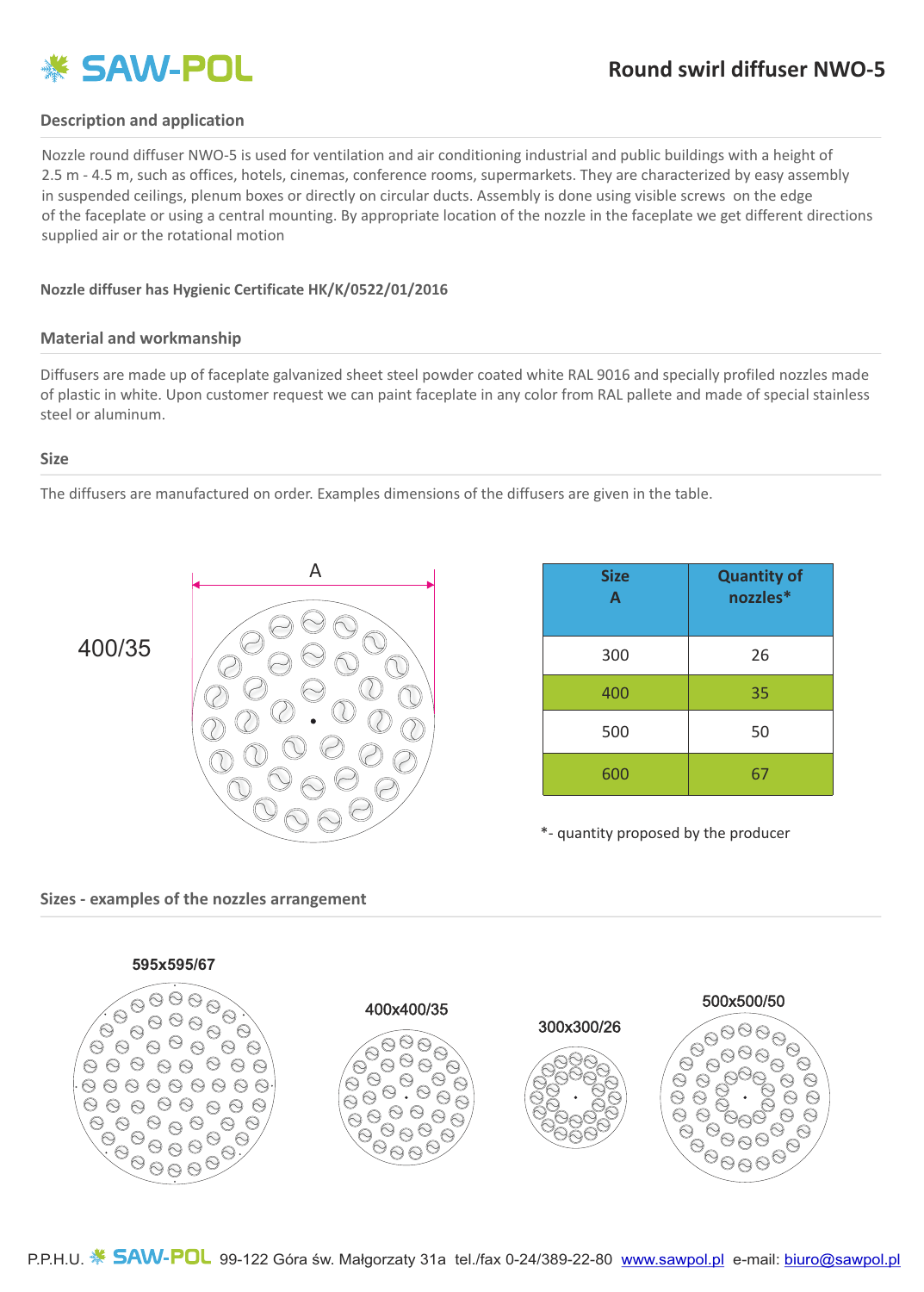

# **Execution - examples of the nozzles arrangement**



## **Accessories- plenum box**

Plenum box is made of galvanized steel. On request it can be equipped with a damper control onto the connected spigot. The plenum box can be isolated inside with rubber (acoustic) or outside with mineral wool (thermal). In the standard height of the plenum box is adapted to size of the spigot or diffuser size (you can specify the height of the plenum box).



6. Round swirl diffuser NWO-5

| Size A | C   | н   | $\phi$ d1 | $\phi$ D1 |
|--------|-----|-----|-----------|-----------|
| 300    | 395 | 280 | 158       | 295       |
| 400    | 495 | 330 | 248       | 395       |
| 500    | 595 | 380 | 313       | 495       |
| 600    | 695 | 380 | 313       | 595       |
| 625    | 720 | 595 | 398       | 620       |
| 825    | 920 | 595 | 398       | 820       |

Other sizes are produced on customer request